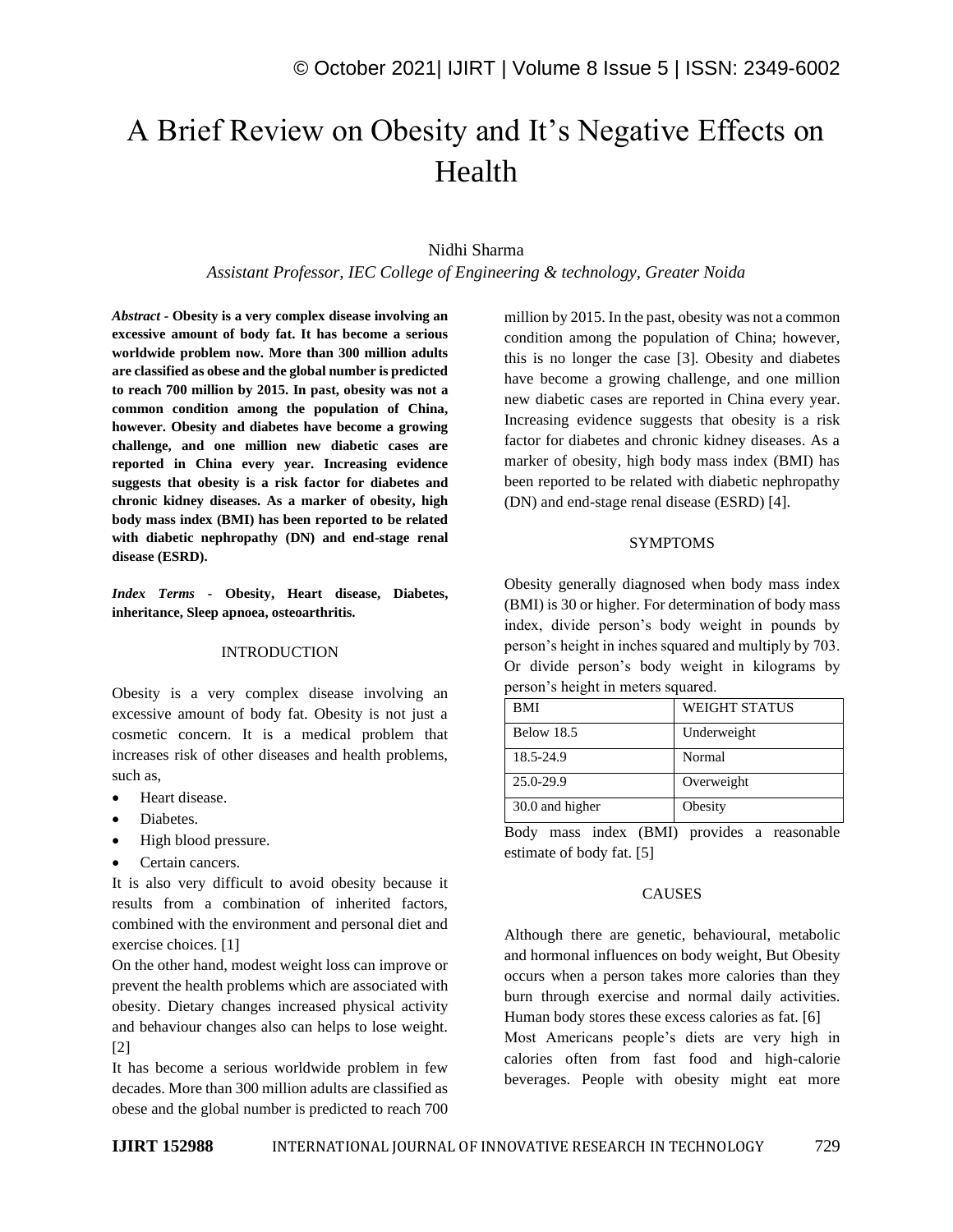calories before feeling full, feel hungry sooner, or eat more due to stress or anxiety.

1.Family Inheritance & Influences-

The genes you inherit from your parents may affect the amount of body fat you store, and where that fat is distributed. Genetics may also play a role in how efficiently your body converts food into energy, how your body regulates your appetite and how your body burns calories during exercise.

Obesity tends to run in families. That's not just because of the genes they share. Family members also tend to share similar eating and activity habits. [7]

# 2. Lifestyle Choices-

Unhealthy diet. A diet that's high in calories, lacking in fruits and vegetables, full of fast food, and laden with high-calorie beverages and oversized portions contributes to weight gain.

Liquid calories. People can drink many calories without feeling full, especially calories from alcohol. Other high-calorie beverages, such as sugared soft drinks, can contribute to significant weight gain.

Inactivity. If you have a sedentary lifestyle, you can easily take in more calories every day than you burn through exercise and routine daily activities. Looking at computer, tablet and phone screens is a sedentary activity. The number of hours you spend in front of a screen is highly associated with weight gain. [8]

# 3. Certain disease & medication-

In some people, obesity can be traced to a medical cause, such as Prader-Willi syndrome, Cushing syndrome and other conditions. Medical problems, such as arthritis, also can lead to decreased activity, which may result in weight gain.

Some medications can lead to weight gain if you don't compensate through diet or activity. These medications include some antidepressants, antiseizure medications, diabetes medications, antipsychotic medications, steroids and beta blockers. [9]

# 4. Social & Economic issues-

Social and economic factors are linked to obesity. Avoiding obesity is difficult if you don't have safe areas to walk or exercise. Similarly, you may not have been taught healthy ways of cooking, or you may not have access to healthier foods. In addition, the people you spend time with may influence your weight —

you're more likely to develop obesity if you have friends or relatives with obesity. [10]

# 5. Age-

Obesity can occur at any age, even in young children. But as you age, hormonal changes and a less active lifestyle increase your risk of obesity. In addition, the amount of muscle in your body tends to decrease with age. Generally, lower muscle mass leads to a decrease in metabolism. These changes also reduce calorie needs and can make it harder to keep off excess weight. If you don't consciously control what you eat and become more physically active as you age, you'll likely gain weight. [11]

# 6. Other factors-

- Pregnancy. Weight gain is common during pregnancy. Some women find this weight difficult to lose after the baby is born. This weight gain may contribute to the development of obesity in women. Breast-feeding may be the best option to lose the weight gained during pregnancy.
- Quitting smoking. Quitting smoking is often associated with weight gain. And for some, it can lead to enough weight gain to qualify as obesity. Often, this happens as people use food to cope with smoking withdrawal. In the long run, however, quitting smoking is still a greater benefit to your health than is continuing to smoke. Your doctor can help you prevent weight gain after quitting smoking.
- Lack of sleep. Not getting enough sleep or getting too much sleep can cause changes in hormones that increase your appetite. You may also crave foods high in calories and carbohydrates, which can contribute to weight gain.
- Stress. Many external factors that affect your mood and well-being may contribute to obesity. People often seek more high-calorie food when experiencing stressful situations.
- Microbiome. Your gut bacteria are affected by what you eat and may contribute to weight gain or difficulty losing weight.
- Previous attempts to lose weight. Previous attempts of weight loss followed by rapid weight regain may contribute to further weight gain. This phenomenon, sometimes called yo-yo dieting, can slow your metabolism.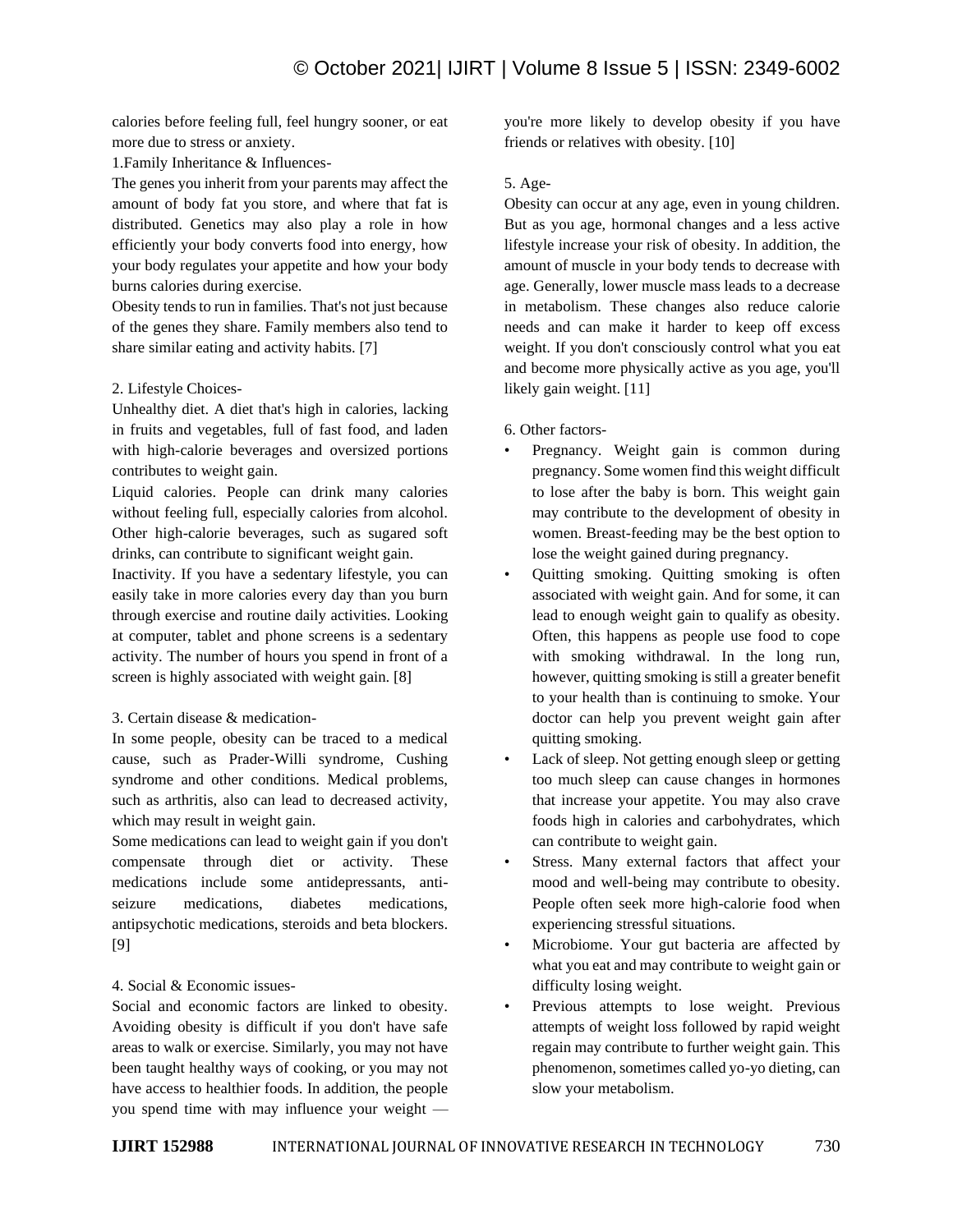Even if you have one or more of these risk factors, it doesn't mean that you're destined to develop obesity. You can counteract most risk factors through diet, physical activity and exercise, and behaviour changes. [13]

### COMPLICATIONS

People with obesity are more likely to develop a number of potentially serious health problems, including:

- Heart disease and strokes. Obesity makes you more likely to have high blood pressure and abnormal cholesterol levels, which are risk factors for heart disease and strokes.
- Type 2 diabetes. Obesity can affect the way your body uses insulin to control blood sugar levels. This raises your risk of insulin resistance and diabetes.
- Certain cancers. Obesity may increase your risk of cancer of the uterus, cervix, endometrium, ovary, breast, colon, rectum, esophagus, liver, gallbladder, pancreas, kidney and prostate.
- Digestive problems. Obesity increases the likelihood that you'll develop heartburn, gallbladder disease and liver problems.
- Gynecological and sexual problems. Obesity may cause infertility and irregular periods in women. Obesity also can cause erectile dysfunction in men.
- Sleep apnea. People with obesity are more likely to have sleep apnea, a potentially serious disorder in which breathing repeatedly stops and starts during sleep.
- Osteoarthritis. Obesity increases the stress placed on weight-bearing joints, in addition to promoting inflammation within the body. These factors may lead to complications such as osteoarthritis.
- Severe COVID-19 symptoms. Obesity increases the risk of developing severe symptoms if you become infected with the virus that causes coronavirus disease 2019 (COVID-19). People who have severe cases of COVID-19 may require treatment in intensive care units or even mechanical assistance to breathe. [15]

## QUALITY OF LIFE

Obesity can diminish your overall quality of life. You may not be able to do things you used to do, such as participating in enjoyable activities. You may avoid public places. People with obesity may even encounter discrimination.

Other weight-related issues that may affect your quality of life include:

- Depression
- **Disability**
- Sexual problems
- Shame and guilt
- Social isolation
- Lower work achievement [16]

## PREVENTION

Whether you're at risk of obesity, currently overweight or at a healthy weight, you can take steps to prevent unhealthy weight gain and related health problems. Not surprisingly, the steps to prevent weight gain are the same as the steps to lose weight: daily exercise, a healthy diet, and a long-term commitment to watch what you eat and drink.[17]

- Exercise regularly. You need to get 150 to 300 minutes of moderate-intensity activity a week to prevent weight gain. Moderately intense physical activities include fast walking and swimming.
- Follow a healthy-eating plan. Focus on lowcalorie, nutrient-dense foods, such as fruits, vegetables and whole grains. Avoid saturated fat and limit sweets and alcohol. Eat three regular meals a day with limited snacking. You can still enjoy small amounts of high-fat, high-calorie foods as an infrequent treat. Just be sure to choose foods that promote a healthy weight and good health most of the time.
- Know and avoid the food traps that cause you to eat. Identify situations that trigger out-of-control eating. Try keeping a journal and write down what you eat, how much you eat, when you eat, how you're feeling and how hungry you are. After a while, you should see patterns emerge. You can plan ahead and develop strategies for handling these types of situations and stay in control of your eating behaviors.
- Monitor your weight regularly. People who weigh themselves at least once a week are more successful in keeping off excess pounds. Monitoring your weight can tell you whether your